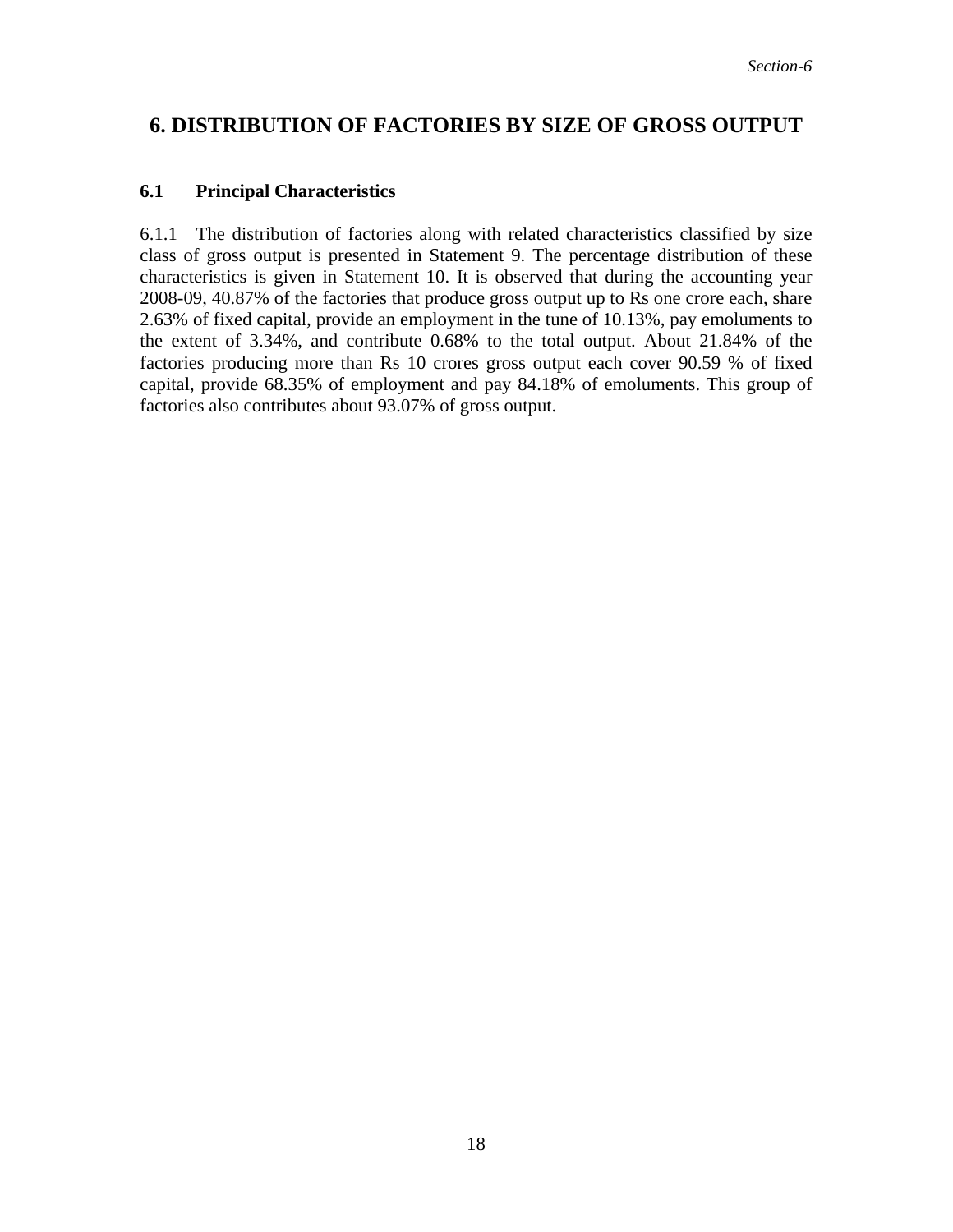| Statement 9 : Distribution of factories and certain selected characteristics by total output based on ASI 2008-09 |                   |                      |                     |                     |                      |                      |  |  |  |  |  |
|-------------------------------------------------------------------------------------------------------------------|-------------------|----------------------|---------------------|---------------------|----------------------|----------------------|--|--|--|--|--|
| (Value Figures in Rs. Lakhs & Others in Numbers)                                                                  |                   |                      |                     |                     |                      |                      |  |  |  |  |  |
|                                                                                                                   |                   |                      |                     |                     |                      |                      |  |  |  |  |  |
|                                                                                                                   |                   |                      |                     |                     |                      |                      |  |  |  |  |  |
| <b>Total Output</b>                                                                                               | <b>Factories</b>  | <b>Fixed Capital</b> | <b>Invested</b>     | <b>Workers</b>      | <b>Total Persons</b> | <b>Wages to</b>      |  |  |  |  |  |
| (Rs. Lakhs)                                                                                                       |                   |                      | Capital             |                     | <b>Engaged</b>       | Workers              |  |  |  |  |  |
| 25<br>Upto                                                                                                        | 28354             | 1442990              | 1588548             | 251908              | 321153               | 70297                |  |  |  |  |  |
| 25<br>50<br>$\sim$                                                                                                | 16147             | 458079               | 636424              | 304078              | 364715               | 83594                |  |  |  |  |  |
| 50<br>100<br>$\overline{a}$                                                                                       | 18981             | 875282               | 1198698             | 370659              | 460703               | 132538               |  |  |  |  |  |
| 200<br>100<br>$\sim$ $\sim$                                                                                       | 20835             | 1232158              | 1882307             | 445211              | 566654               | 187764               |  |  |  |  |  |
| 500<br>200<br>$\sim$                                                                                              | 22441             | 2505068              | 3831536             | 745252              | 938251               | 338028               |  |  |  |  |  |
| $-1000$<br>500                                                                                                    | 14651             | 3418788              | 5123131             | 745250              | 934240               | 362174               |  |  |  |  |  |
| $1000 - 2000$                                                                                                     | 12272             | 4627125              | 7259144             | 897595              | 1138264              | 476003               |  |  |  |  |  |
| $2000 - 5000$                                                                                                     | 10991             | 10043297             | 15203313            | 1339186             | 1699852              | 759694               |  |  |  |  |  |
| $5000 - 10000$                                                                                                    | 4864              | 8999301              | 13919333            | 980039              | 1248236              | 618428               |  |  |  |  |  |
| 10000 -- 50000                                                                                                    | 4689              | 23431425             | 36139646            | 1686391             | 2276245              | 1337450              |  |  |  |  |  |
| 50000 & above                                                                                                     | 1097              | 48563101             | 66735692            | 1011175             | 1379174              | 1611214              |  |  |  |  |  |
| <b>Total</b>                                                                                                      | 155321            | 105596614            | 153517773           | 8776745             | 11327485             | 5977184              |  |  |  |  |  |
|                                                                                                                   |                   |                      |                     |                     |                      |                      |  |  |  |  |  |
|                                                                                                                   |                   |                      |                     |                     |                      |                      |  |  |  |  |  |
| <b>Total Output</b>                                                                                               | <b>Total</b>      | <b>Total Input</b>   | <b>Total Output</b> | <b>Depreciation</b> | <b>Rent Paid</b>     | <b>Interest Paid</b> |  |  |  |  |  |
| (Rs. Lakhs)                                                                                                       | <b>Emoluments</b> |                      |                     |                     |                      |                      |  |  |  |  |  |
| 25<br>Upto                                                                                                        | 106376            | 221554               | 249416              | 52598               | 8382                 | 64030                |  |  |  |  |  |
| 50<br>25<br>$\sim$                                                                                                | 119302            | 410624               | 584828              | 44860               | 6995                 | 22311                |  |  |  |  |  |
| 50<br>100<br>$\mathbb{L}^{\mathbb{L}}$                                                                            | 207058            | 1015262              | 1389741             | 72944               | 11266                | 59337                |  |  |  |  |  |
| 200<br>100<br>$\mathbb{L}$                                                                                        | 321389            | 2349350              | 2964809             | 125573              | 20470                | 135010               |  |  |  |  |  |
| 500<br>200<br>$\sim$                                                                                              | 605915            | 5993915              | 7232419             | 244643              | 37845                | 266702               |  |  |  |  |  |
| $-1000$<br>500                                                                                                    | 686577            | 8572116              | 10292633            | 318813              | 47970                | 315220               |  |  |  |  |  |
| $1000 - 2000$                                                                                                     | 960723            | 14077396             | 16629287            | 432509              | 68099                | 494277               |  |  |  |  |  |
| $2000 - 5000$                                                                                                     | 1588681           | 27319309             | 32162939            | 856514              | 125295               | 987763               |  |  |  |  |  |
| $5000 - 10000$                                                                                                    | 1328710           | 24959743             | 29733494            | 739139              | 118352               | 814095               |  |  |  |  |  |
| $10000 - 50000$                                                                                                   | 3004260           | 60883190             | 73919464            | 1890117             | 245510               | 1756510              |  |  |  |  |  |
| 50000 & above                                                                                                     | 4015132           | 120346179            | 152120755           | 3576879             | 285592               | 1952794              |  |  |  |  |  |
| <b>Total</b>                                                                                                      | 12944123          | 266148638            | 327279786           | 8354590             | 975778               | 6868048              |  |  |  |  |  |